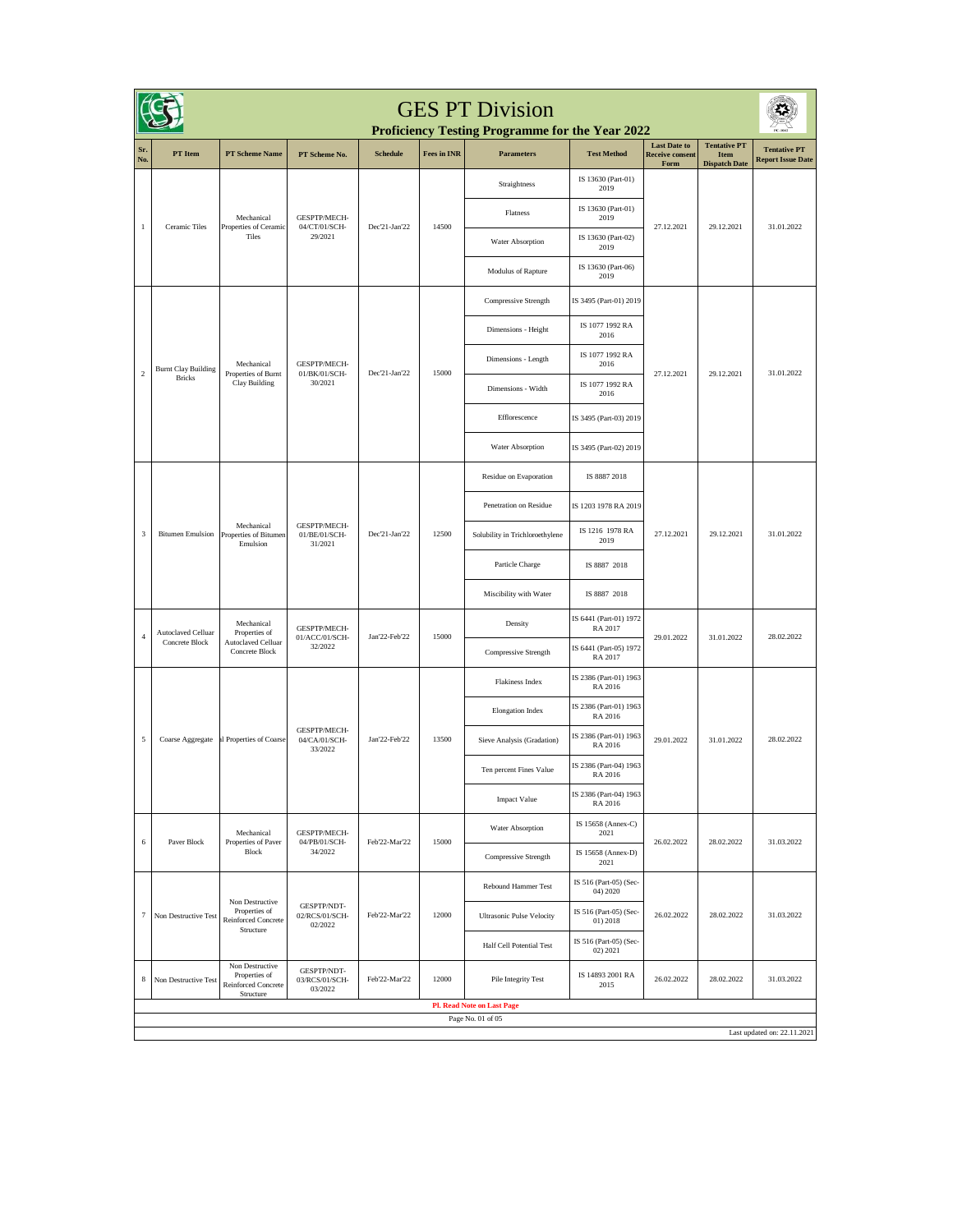| <b>GES PT Division</b><br><b>Proficiency Testing Programme for the Year 2022</b> |                                                  |                                                                                                                |                                            |                 |                                                      |                                                |                                   |                                                       |                                                |                                       |  |
|----------------------------------------------------------------------------------|--------------------------------------------------|----------------------------------------------------------------------------------------------------------------|--------------------------------------------|-----------------|------------------------------------------------------|------------------------------------------------|-----------------------------------|-------------------------------------------------------|------------------------------------------------|---------------------------------------|--|
| Sr.<br>No.                                                                       | PT Item                                          | <b>PT Scheme Name</b>                                                                                          | PT Scheme No.                              | <b>Schedule</b> | <b>Fees in INR</b>                                   | <b>Parameters</b>                              | <b>Test Method</b>                | <b>Last Date to</b><br><b>Receive consent</b><br>Form | <b>Tentative PT</b><br>Item<br><b>Dispatch</b> | <b>PT Report Issue</b><br><b>Date</b> |  |
|                                                                                  |                                                  |                                                                                                                |                                            |                 |                                                      | Specific Gravity                               | IS 2386 (Part-03) 1963<br>RA 2016 |                                                       |                                                |                                       |  |
|                                                                                  |                                                  | GESPTP/MECH-<br>Mechanical<br>Fine Aggregate<br>04/Fin A/01/SCH-<br>Properties of Fine<br>35/2022<br>Aggregate | Mar'22-Apr'22                              | 12500           | <b>Bulk Density</b>                                  | IS 2386 (Part-03) 1963<br>RA 2016              | 26.03.2022                        | 28.03.2022                                            | 30.04.2022                                     |                                       |  |
| $\overline{9}$                                                                   |                                                  |                                                                                                                |                                            |                 | Sieve Analysis<br>$(0.075 \text{ to } 10 \text{mm})$ | IS 2386 (Part-01) 1963<br>RA 2016              |                                   |                                                       |                                                |                                       |  |
|                                                                                  |                                                  |                                                                                                                |                                            |                 |                                                      | Water Absorption                               | IS 2386 (Part-03) 1963<br>RA 2016 |                                                       |                                                |                                       |  |
|                                                                                  |                                                  |                                                                                                                |                                            |                 |                                                      | <b>Ductility Test</b>                          | IS 1208 1978 RA<br>2019           |                                                       |                                                |                                       |  |
|                                                                                  |                                                  |                                                                                                                |                                            |                 |                                                      | Absolute Viscosity at 60°C                     | IS 1206 (Part-02) 1978<br>RA 2019 |                                                       |                                                |                                       |  |
| 10                                                                               | Bitumen                                          | Mechanical<br>Properties of Bitumen                                                                            | GESPTP/MECH-<br>05/BM/01/SCH-<br>36/2022   | Mar'22-Apr'22   | 11500                                                | Kinematic Viscosity at 135°C                   | IS 1206 (Part-03)<br>1978 RA 2019 | 26.03.2022                                            | 28.03.2022                                     | 30.04.2022                            |  |
|                                                                                  |                                                  |                                                                                                                |                                            |                 |                                                      | Solubility in Trichloroethylene                | IS 1216 1978 RA 2019              |                                                       |                                                |                                       |  |
|                                                                                  |                                                  |                                                                                                                |                                            |                 |                                                      | Viscosity Ratio at 60°C on<br>residue from TFO | IS 1206 (Part-02) 1978<br>RA 2019 |                                                       |                                                |                                       |  |
|                                                                                  |                                                  |                                                                                                                |                                            |                 |                                                      | Free Swell Index                               | IS 2720 (Part-40) 1977<br>RA 2016 |                                                       | 02.05.2022                                     | 31.05.2022                            |  |
|                                                                                  | Soil                                             | Mechanical<br>Properties of Soil                                                                               | GESPTP/MECH-<br>05/SOIL/01/SCH-<br>37/2022 | Apr'22-May'22   | 12500                                                | Heavy Compaction-OMC<br>(Modified Proctor)     | IS 2720 (Part-08) 1983<br>RA 2015 | 30.04.2022                                            |                                                |                                       |  |
| 11                                                                               |                                                  |                                                                                                                |                                            |                 |                                                      | Heavy Compaction-MDD<br>(Modified Proctor)     | IS 2720 (Part-08) 1983<br>RA 2015 |                                                       |                                                |                                       |  |
|                                                                                  |                                                  |                                                                                                                |                                            |                 |                                                      | <b>Swell Pressure</b>                          | IS 2720 (Part-41) 1977<br>RA 2016 |                                                       |                                                |                                       |  |
|                                                                                  |                                                  |                                                                                                                |                                            |                 |                                                      | <b>Unconfined Compressive Strength</b>         | IS 2720 (Part-10) 1991<br>RA 2015 |                                                       |                                                |                                       |  |
|                                                                                  | Cement(OPC/PPC/P<br>SC)                          | Mechanical<br>Properties of Cement                                                                             | GESPTP/MECH-<br>05/CEM/01/SCH-<br>38/2022  | Apr'22-May'22   | 11500                                                | Consistency                                    | IS 4031(Part-04) 1988<br>RA 2019  |                                                       | 02.05.2022                                     | 31.05.2022                            |  |
| 12                                                                               |                                                  |                                                                                                                |                                            |                 |                                                      | Fineness by Blains air<br>permeability         | IS 4031 (Part-02) 1999<br>RA 2018 | 30.04.2022                                            |                                                |                                       |  |
|                                                                                  |                                                  |                                                                                                                |                                            |                 |                                                      | Density                                        | IS 4031 (Part-11)<br>1988 RA 2019 |                                                       |                                                |                                       |  |
|                                                                                  |                                                  |                                                                                                                |                                            |                 |                                                      | Compressive Strength                           | IS 4031 (Part-06) 1988<br>RA 2019 |                                                       |                                                |                                       |  |
|                                                                                  |                                                  | Mechanical<br>Properties of Fly Ash                                                                            |                                            | May'22-June'22  | 10000                                                | Particles reatined at 45 micron IS<br>Sieve    | IS 1727 1967 RA 2018              |                                                       | 30.05.2022                                     | 30.06.2022                            |  |
| 13                                                                               | Fly Ash                                          |                                                                                                                | GESPTP/MECH-<br>04/FA/01/SCH-<br>39/2022   |                 |                                                      | Fineness by Blain's Air<br>Permeability        | IS 1727 1967 RA 2018              | 28.05.2022                                            |                                                |                                       |  |
|                                                                                  |                                                  |                                                                                                                |                                            |                 |                                                      | Specific Gravity                               | IS 1727 1967 RA 2018              |                                                       |                                                |                                       |  |
|                                                                                  |                                                  |                                                                                                                |                                            |                 |                                                      | <b>Compressive Strength</b>                    | IS 1727 1967 RA 2018              |                                                       |                                                |                                       |  |
|                                                                                  |                                                  | Bitumen Emulsion Mechanical Properties                                                                         | GESPTP/MECH-<br>02/BM/02/SCH-<br>40/2022   | May'22-June'22  | 15000                                                | Residue by 600 micron                          | IS 8887 (Annex-B)<br>2018         |                                                       |                                                | 30.06.2022                            |  |
| 14                                                                               |                                                  |                                                                                                                |                                            |                 |                                                      | <b>Ductility Test</b>                          | IS 1208 1978 RA<br>2019           | 28.05.2022                                            | 30.05.2022                                     |                                       |  |
|                                                                                  |                                                  |                                                                                                                |                                            |                 |                                                      | Stability on mixing with cement                | IS 8887 (Annex-G)<br>2018         |                                                       |                                                |                                       |  |
|                                                                                  |                                                  |                                                                                                                |                                            |                 |                                                      | Water Content                                  | IS 1211 1978 RA<br>2019           |                                                       |                                                |                                       |  |
| 15                                                                               | Concrete Cube                                    | Mechanical<br>Properties of<br>Concrete Cube                                                                   | GESPTP/MECH-<br>01/CC/01/SCH-<br>41/2022   | June'22-July'22 | 15000                                                | Compressive Strength                           | IS 516 1959 RA 2018               | 25.06.2022                                            | 27.06.2022                                     | 30.07.2022                            |  |
|                                                                                  |                                                  |                                                                                                                |                                            |                 |                                                      | <b>Pl. Read Note on Last Page</b>              |                                   |                                                       |                                                |                                       |  |
|                                                                                  | Page No. 02 of 05<br>Last updated on: 22.11.2021 |                                                                                                                |                                            |                 |                                                      |                                                |                                   |                                                       |                                                |                                       |  |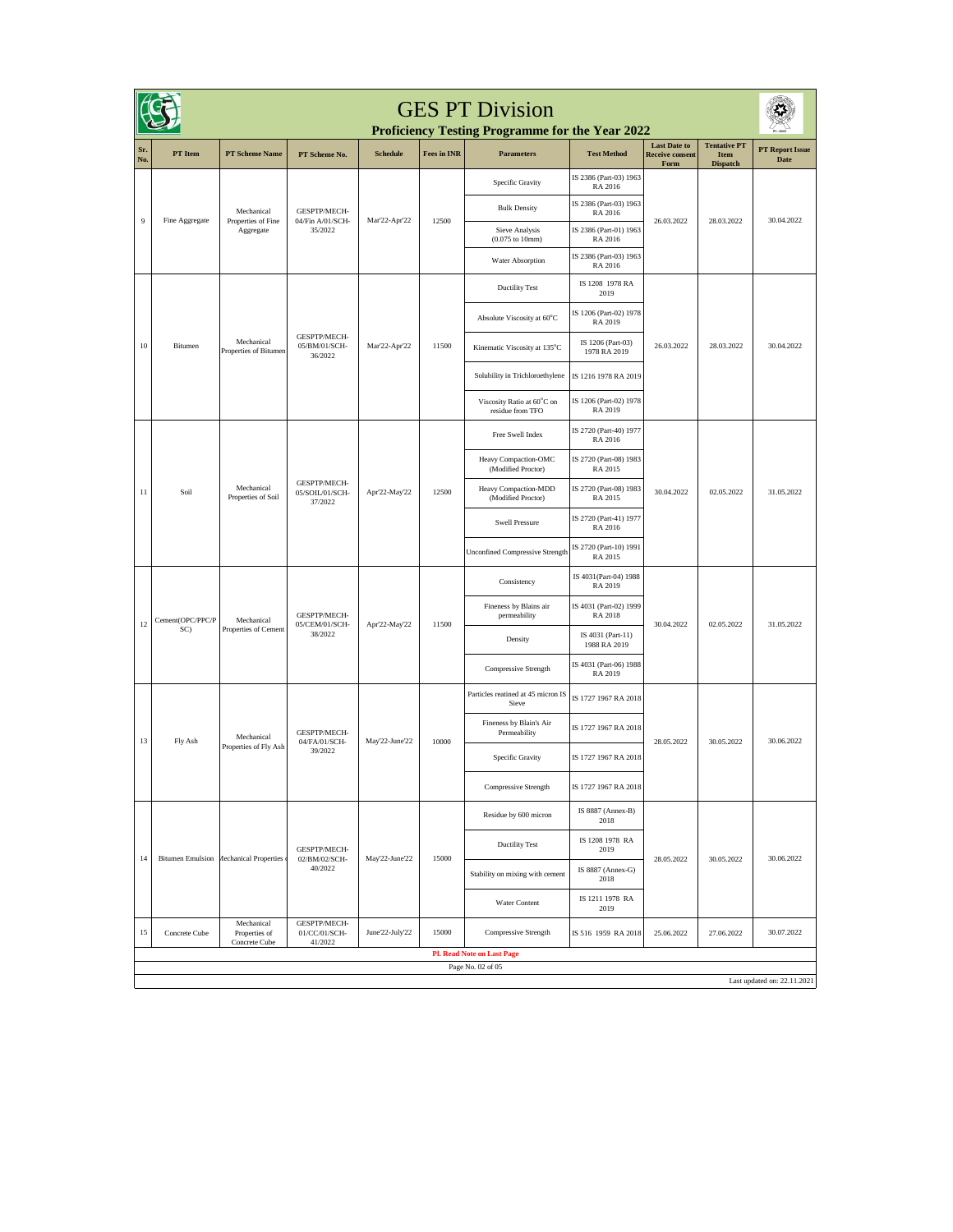| <b>GES PT Division</b><br>Proficiency Testing Programme for the Year 2022 |                                                  |                                                                                      |                                            |                          |                               |                                                   |                                             |                                                       |                                                |                                |            |
|---------------------------------------------------------------------------|--------------------------------------------------|--------------------------------------------------------------------------------------|--------------------------------------------|--------------------------|-------------------------------|---------------------------------------------------|---------------------------------------------|-------------------------------------------------------|------------------------------------------------|--------------------------------|------------|
| Sr.<br>No.                                                                | PT Item                                          | <b>PT Scheme Name</b>                                                                | PT Scheme No.                              | <b>Schedule</b>          | <b>Fees in INR</b>            | <b>Parameters</b>                                 | <b>Test Method</b>                          | <b>Last Date to</b><br><b>Receive consent</b><br>Form | <b>Tentative PT</b><br>Item<br><b>Dispatch</b> | <b>PT Report Issue</b><br>Date |            |
|                                                                           |                                                  |                                                                                      |                                            |                          |                               | <b>Abrasion Value</b>                             | IS 2386 (Part-04) 1963<br>RA 2016           |                                                       |                                                | 30.07.2022                     |            |
|                                                                           | Coarse Aggregate                                 |                                                                                      | GESPTP/MECH-<br>05/CA/02/SCH-<br>42/2022   | June'22-July'22          | 13000                         | Crushing value                                    | IS 2386 (Part-04) 1963<br>RA 2016           | 25.06.2022                                            | 27.06.2022                                     |                                |            |
| 16                                                                        |                                                  | Mechanical<br>Properties of Coarse<br>$\label{eq:aggegate} \operatorname{Aggregate}$ |                                            |                          |                               | Specific Gravity                                  | IS 2386 (Part-03) 1963<br>RA 2016           |                                                       |                                                |                                |            |
|                                                                           |                                                  |                                                                                      |                                            |                          |                               | Water absorption                                  | IS 2386 (Part-03) 1963<br>RA 2016           |                                                       |                                                |                                |            |
|                                                                           |                                                  |                                                                                      |                                            |                          |                               | <b>Bulk Density</b>                               | IS 2386 (Part-03) 1963<br>RA 2016           |                                                       |                                                |                                |            |
|                                                                           |                                                  |                                                                                      |                                            |                          |                               | Sand Content                                      | IS 6186 1986 RA 2020                        |                                                       |                                                |                                |            |
| 17                                                                        | Bentonite                                        | Mechanical<br>Properties of<br>Bentonite                                             | GESPTP/MECH-<br>01/BEN/01/SCH-<br>43/2021  | June'22-July'22          | 7000                          | Specific Gravity                                  | IS 2720 (Part-03) (Sec-<br>01)1980 RA 2016  | 25.06.2022                                            | 27.06.2022                                     | 30.07.2022                     |            |
|                                                                           |                                                  |                                                                                      |                                            |                          |                               | Marsh Cone Viscosity                              | ASTM D6910                                  |                                                       |                                                |                                |            |
|                                                                           |                                                  |                                                                                      |                                            |                          |                               | Specific Gravity                                  | IS 2720 (Part-03) (Sec-<br>01) 1980 RA 2016 |                                                       | 01.08.2022                                     | 30.08.2022                     |            |
|                                                                           | Soil                                             |                                                                                      |                                            |                          |                               | <b>Direct Shear Test</b>                          | IS 2720 (Part-13) 1986<br>RA 2016           | 30.07.2021                                            |                                                |                                |            |
| 18                                                                        |                                                  | Mechanical<br>Properties of Soil                                                     | GESPTP/MECH-<br>06/SOIL/02/SCH-<br>44/2022 | July'22-Aug'22           | 12000                         | Grain Sieve Analyis                               | IS 2720 (Part-04) 1985<br>RA 2015           |                                                       |                                                |                                |            |
|                                                                           |                                                  |                                                                                      |                                            |                          |                               | <b>Light Compaction-MDD</b><br>(Standard Proctor) | IS 2720 (Part-07) 1980<br>RA 2016           |                                                       |                                                |                                |            |
|                                                                           |                                                  |                                                                                      |                                            |                          |                               | Light Compaction-OMC<br>(Standard Proctor)        | IS 2720 (Part-07) 1980<br>RA 2016           |                                                       |                                                |                                |            |
|                                                                           | Bitumen                                          | Mechanical<br>Properties of Bitumen                                                  | GESPTP/MECH-<br>06/BM/02/SCH-<br>45/2022   | July'22-Aug'22           | 11500                         | Specific Gravity                                  | IS 1202 1978 RA 2019                        | 30.07.2021                                            | 01.08.2022                                     | 30.08.2022                     |            |
|                                                                           |                                                  |                                                                                      |                                            |                          |                               | <b>Penetration Test</b>                           | IS 1203 1978 RA 2019                        |                                                       |                                                |                                |            |
| 19                                                                        |                                                  |                                                                                      |                                            |                          |                               | Softening Point Test                              | IS 1205 1978 RA 2019                        |                                                       |                                                |                                |            |
|                                                                           |                                                  |                                                                                      |                                            |                          |                               | <b>Flash Point</b>                                | IS 1209 1978 RA<br>2019                     |                                                       |                                                |                                |            |
|                                                                           |                                                  |                                                                                      |                                            |                          |                               | Fire Point                                        | IS 1209 1978 RA<br>2019                     |                                                       |                                                |                                |            |
|                                                                           |                                                  |                                                                                      |                                            |                          |                               | Flakiness Index                                   | IS 2386 (Part-01) 1963<br>RA 2016           |                                                       |                                                |                                |            |
|                                                                           |                                                  | Mechanical<br>Properties of Coarse<br>Aggregate                                      |                                            |                          |                               | <b>Elongation Index</b>                           | IS 2386 (Part-01) 1963<br>RA 2016           |                                                       |                                                |                                |            |
| 20                                                                        | Coarse Aggregate                                 |                                                                                      |                                            | 06/CA/01/SCH-<br>46/2022 | GESPTP/MECH-<br>Aug'22-Sep'22 | 13500                                             | Sieve Analysis (Gradation)                  | IS 2386 (Part-01) 1963<br>RA 2016                     | 27.08.2022                                     | 29.08.2022                     | 30.09.2022 |
|                                                                           |                                                  |                                                                                      |                                            |                          |                               | Ten percent Fines Value                           | IS 2386 (Part-04) 1963<br>RA 2016           |                                                       |                                                |                                |            |
|                                                                           |                                                  |                                                                                      |                                            |                          |                               | <b>Impact Value</b>                               | IS 2386 (Part-04) 1963<br>RA 2016           |                                                       |                                                |                                |            |
|                                                                           |                                                  | Mechanical<br>Properties of Burnt<br>Clay Building<br><b>Bricks</b>                  | GESPTP/MECH-<br>02/BK/01/SCH-<br>47/2022   |                          | 15000                         | Compressive Strength                              | IS 3495 (Part-01) 2019                      |                                                       | 29.08.2022                                     | 30.09.2022                     |            |
|                                                                           |                                                  |                                                                                      |                                            | Aug'22-Sep'22            |                               | Dimensions - Height                               | IS 1077 1992 RA<br>2016                     |                                                       |                                                |                                |            |
| 21                                                                        | <b>Burnt Clay Building</b><br><b>Bricks</b>      |                                                                                      |                                            |                          |                               | Dimensions - Length                               | IS 1077 1992 RA<br>2016                     | 27.08.2022                                            |                                                |                                |            |
|                                                                           |                                                  |                                                                                      |                                            |                          |                               | Dimensions - Width                                | IS 1077 1992 RA<br>2016                     |                                                       |                                                |                                |            |
|                                                                           |                                                  |                                                                                      |                                            |                          |                               | Efflorescence                                     | IS 3495 (Part-03) 2019                      |                                                       |                                                |                                |            |
|                                                                           |                                                  |                                                                                      |                                            |                          |                               | Water Absorption                                  | IS 3495 (Part-02) 2019                      |                                                       |                                                |                                |            |
|                                                                           |                                                  |                                                                                      |                                            |                          |                               | <b>Pl. Read Note on Last Page</b>                 |                                             |                                                       |                                                |                                |            |
|                                                                           | Page No. 03 of 05<br>Last updated on: 22.11.2021 |                                                                                      |                                            |                          |                               |                                                   |                                             |                                                       |                                                |                                |            |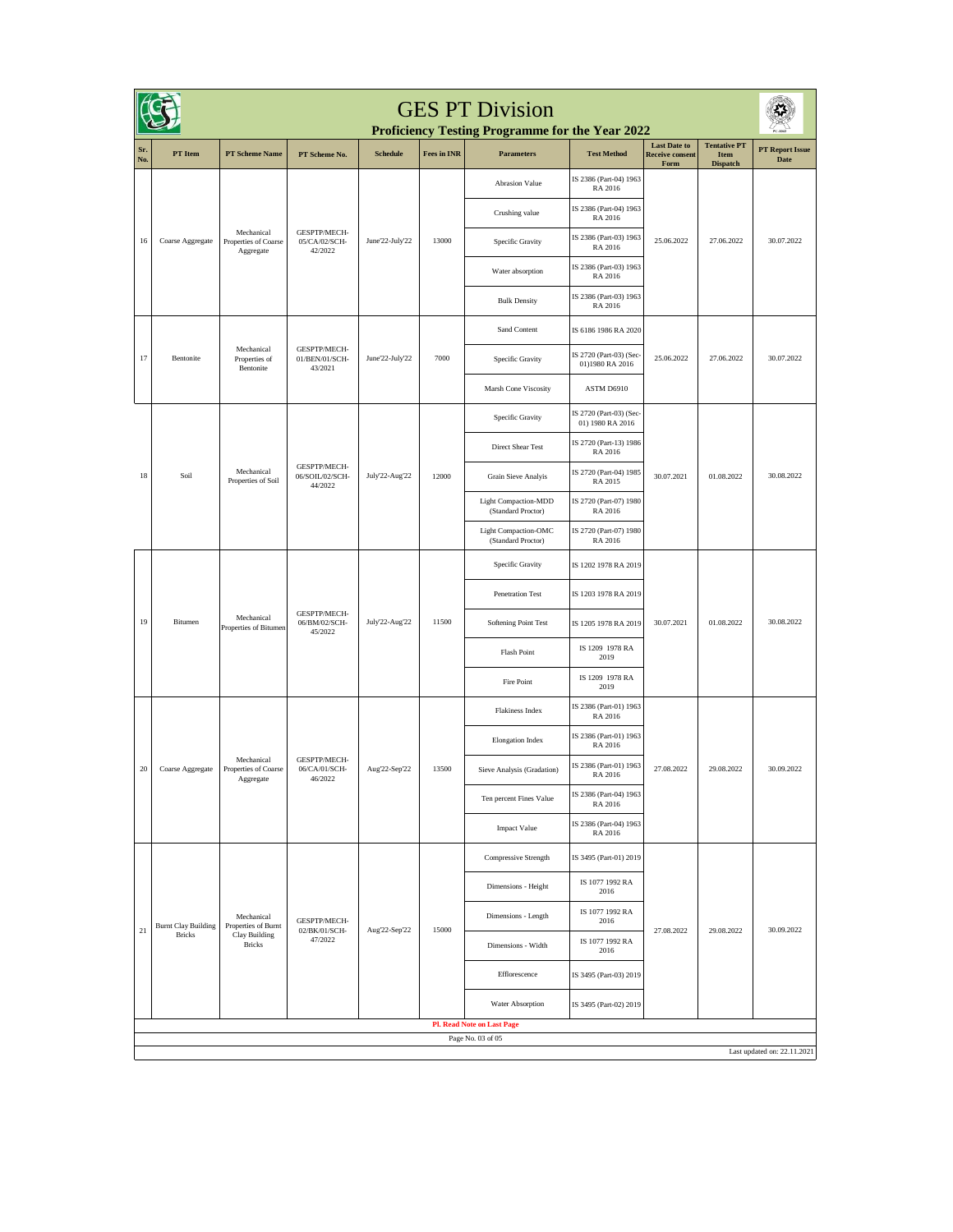| <b>GES PT Division</b><br><b>Proficiency Testing Programme for the Year 2022</b> |                                      |                                                                     |                                           |                 |                    |                                                 |                                            |                                                       |                                                |                                |
|----------------------------------------------------------------------------------|--------------------------------------|---------------------------------------------------------------------|-------------------------------------------|-----------------|--------------------|-------------------------------------------------|--------------------------------------------|-------------------------------------------------------|------------------------------------------------|--------------------------------|
| Sr.<br>No.                                                                       | PT Item                              | <b>PT Scheme Name</b>                                               | PT Scheme No.                             | <b>Schedule</b> | <b>Fees in INR</b> | <b>Parameters</b>                               | <b>Test Method</b>                         | <b>Last Date to</b><br><b>Receive consent</b><br>Form | <b>Tentative PT</b><br>Item<br><b>Dispatch</b> | <b>PT Report Issue</b><br>Date |
|                                                                                  |                                      |                                                                     |                                           |                 |                    | Rebound Hammer Test                             | IS 516 (Part-05) (Sec-<br>04) 2020         |                                                       |                                                |                                |
| 22                                                                               | Non Destructive Test                 | Non Destructive<br>Properties of<br>Reinforced Concrete             | GESPTP/NDT-<br>04/RCS/01/SCH-<br>04/2022  | Sep'22-Oct'22   | 12000              | <b>Ultrasonic Pulse Velocity</b>                | IS 516 (Part-05) (Sec-<br>01) 2018         | 24.09.2022                                            | 26.09.2022                                     | 31.10.2022                     |
|                                                                                  |                                      | Structure                                                           |                                           |                 |                    | <b>Half Cell Potential Test</b>                 | IS 516 (Part-05) (Sec-<br>02) 2021         |                                                       |                                                |                                |
| 23                                                                               | Non Destructive Test                 | Non Destructive<br>Properties of<br>Reinforced Concrete             | GESPTP/NDT-<br>05/RCS/01/SCH-<br>05/2022  | Sep'22-Oct'22   | 12000              | Pile Integrity Test                             | IS 14893 2001 RA<br>2015                   | 24.09.2022                                            | 26.09.2022                                     | 31.10.2022                     |
|                                                                                  |                                      | Mechanical                                                          | GESPTP/MECH-                              |                 |                    | Water Absorption                                | IS 15658 (Annex-C)<br>2021                 |                                                       | 26.09.2022                                     |                                |
| 24                                                                               | Paver Block                          | Properties of Paver<br>Block                                        | 05/PB/01/SCH-<br>48/2022                  | Sep'22-Oct'22   | 15000              | <b>Compressive Strength</b>                     | IS 15658 (Annex-D)<br>2021                 | 24.09.2022                                            |                                                | 31.10.2022                     |
|                                                                                  |                                      |                                                                     |                                           |                 |                    | <b>Liquid Limit</b>                             | IS 2720 (Part-05) 1985<br>RA 2015          |                                                       |                                                |                                |
|                                                                                  |                                      |                                                                     |                                           |                 |                    | <b>Plastic Limit</b>                            | IS 2720 (Part-05) 1985<br>RA 2015          |                                                       |                                                |                                |
|                                                                                  |                                      | Mechanical                                                          | GESPTP/MECH-                              |                 |                    | Heavy Compaction-MDD<br>(Modified Proctor)      | IS 2720 (Part-08) 1983<br>RA 2015          |                                                       | 02.11.2022                                     | 30.11.2022                     |
| 25                                                                               | Soil                                 | Properties of Soil                                                  | 07/SOIL/03/SCH-<br>49/2022                | Oct'22-Nov'22   | 12500              | Heavy Compaction-OMC<br>(Modified Proctor)      | IS 2720 (Part-08) 1983<br>RA 2015          | 31.10.2022                                            |                                                |                                |
|                                                                                  |                                      |                                                                     |                                           |                 |                    | Triaxial-Angle Of Internal friction<br>$(\phi)$ | IS 2720 (Part-11) 1993<br>RA 2016          |                                                       |                                                |                                |
|                                                                                  |                                      |                                                                     |                                           |                 |                    | Triaxial-Cohesion(C)                            | IS 2720 (Part-11) 1993<br>RA 2016          |                                                       |                                                |                                |
|                                                                                  | Cement(OPC/PPC/P<br>SC)              | Mechanical<br>Properties of Cement                                  | GESPTP/MECH-<br>06/CEM/02/SCH-<br>50/2022 | Oct'22-Nov'22   | 9500               | Consistency                                     | IS 4031(Part-04) 1988<br>RA 2019           | 31.10.2022                                            | 02.11.2022                                     | 30.11.2022                     |
|                                                                                  |                                      |                                                                     |                                           |                 |                    | Intial setting time                             | IS 4031(Part-05) 1988<br>RA 2019           |                                                       |                                                |                                |
| 26                                                                               |                                      |                                                                     |                                           |                 |                    | Final Setting Time                              | IS 4031(Part-05) 1988<br>RA 2019           |                                                       |                                                |                                |
|                                                                                  |                                      |                                                                     |                                           |                 |                    | Soundness                                       | IS 4031(Part-03) 1988<br>RA 2019           |                                                       |                                                |                                |
|                                                                                  | <b>Bitumen Emulsion</b>              | Mechanical<br>Properties of Bitumen<br>Emulsion                     | GESPTP/MECH-<br>03/BE/01/SCH-<br>51/2022  | Nov'22-Dec'22   | 12500              | Residue on Evaporation                          | IS 8887 (Annex-J)<br>2018                  | 26.11.2022                                            | 29.11.2022                                     | 31.12.2022                     |
|                                                                                  |                                      |                                                                     |                                           |                 |                    | Penetration on Residue                          | IS 1203 1978 RA 2019                       |                                                       |                                                |                                |
| 27                                                                               |                                      |                                                                     |                                           |                 |                    | Solubility in Trichloroethylene                 | IS 1216 1978 RA<br>2019                    |                                                       |                                                |                                |
|                                                                                  |                                      |                                                                     |                                           |                 |                    | Particle Charge                                 | IS 8887 (Annex-E) RA<br>2018               |                                                       |                                                |                                |
|                                                                                  |                                      |                                                                     |                                           |                 |                    | Miscibility with Water                          | IS 8887 (Annex-H) RA<br>2018               |                                                       |                                                |                                |
|                                                                                  |                                      | Mechanical<br>Properties of Ceramic<br>Tiles                        |                                           | Nov'22-Dec'22   | 14500              | Straightness                                    | IS 13630 (Part-01)<br>2019                 |                                                       | 29.11.2022                                     | 31.12.2022                     |
|                                                                                  |                                      |                                                                     | GESPTP/MECH-<br>05/CT/01/SCH-<br>52/2022  |                 |                    | Flatness                                        | IS 13630 (Part-01)<br>2019                 | 26.11.2022                                            |                                                |                                |
| 28                                                                               | Ceramic Tiles                        |                                                                     |                                           |                 |                    | Water Absorption                                | IS 13630 (Part-02)<br>2019                 |                                                       |                                                |                                |
|                                                                                  |                                      |                                                                     |                                           |                 |                    | Modulus of Rapture                              | IS 13630 (Part-06)<br>2019                 |                                                       |                                                |                                |
| 29                                                                               | Autoclaved Celluar<br>Concrete Block | Mechanical<br>Properties of<br>Autoclaved Celluar<br>Concrete Block | GESPTP/MECH-<br>02/ACC/01/SCH-<br>53/2022 | Dec'22-Jan'23   | 15000              | Density                                         | IS 6441 (Part-01) 1972<br>RA 2017          |                                                       |                                                | 31.01.2023                     |
|                                                                                  |                                      |                                                                     |                                           |                 |                    | Compressive Strength                            | IS 6441 (Part-05) 1972<br>RA 2017          | 31.12.2022                                            | 02.01.2023                                     |                                |
|                                                                                  | Bentonite                            | Mechanical<br>Properties of<br>Bentonite                            | GESPTP/MECH-<br>02/BEN/01/SCH-<br>54/2022 | Dec'22-Jan'23   | 7000               | Sand Content                                    | IS 6186 1986 RA 2020                       | 31.12.2022                                            | 02.01.2023                                     | 31.01.2023                     |
| 30                                                                               |                                      |                                                                     |                                           |                 |                    | Specific Gravity                                | IS 2720 (Part-03) (Sec-<br>01)1980 RA 2016 |                                                       |                                                |                                |
|                                                                                  |                                      |                                                                     |                                           |                 |                    | Marsh Cone Viscosity                            | ASTM D6910                                 |                                                       |                                                |                                |
| <b>Pl. Read Note on Last Page</b>                                                |                                      |                                                                     |                                           |                 |                    |                                                 |                                            |                                                       |                                                |                                |
| Page No. 04 of 05<br>Last updated on: 22.11.2021                                 |                                      |                                                                     |                                           |                 |                    |                                                 |                                            |                                                       |                                                |                                |